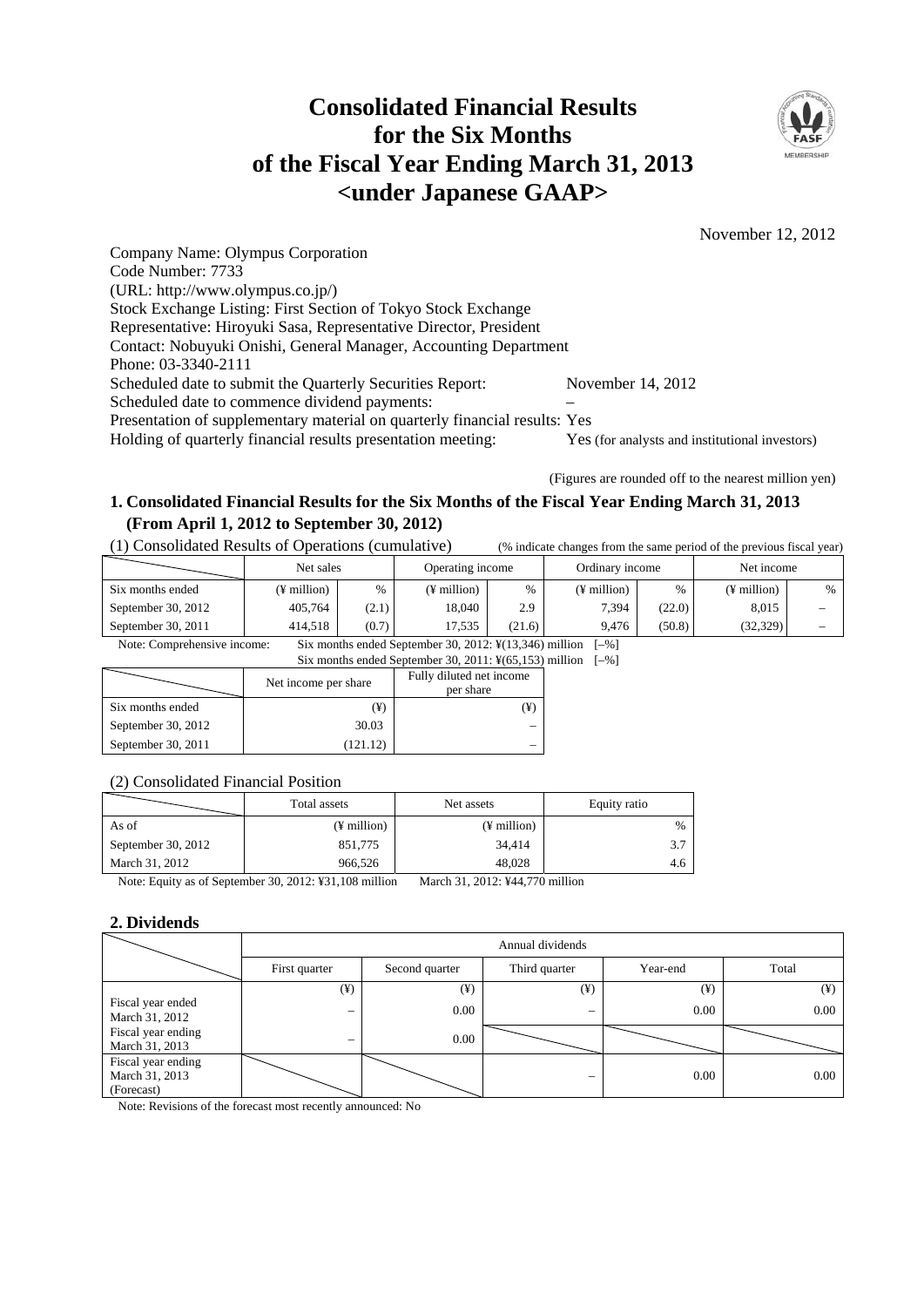# **3. Forecast of Consolidated Financial Results for the Fiscal Year Ending March 31, 2013 (From April 1, 2012 to March 31, 2013)** (% indicate changes from the same period of the previous fiscal year)

|                             | Net sales    |        | Operating income |     | Ordinary income |        | Net income  |                                 | Net income<br>per share |
|-----------------------------|--------------|--------|------------------|-----|-----------------|--------|-------------|---------------------------------|-------------------------|
|                             | (¥ million)  | %      | (¥ million)      | %   | (¥ million)     | $\%$   | (¥ million) | $\%$                            | (¥)                     |
| Full year                   | 757,000      | (10.8) | 38,000           | 7.0 | 16.000          | (10.4) | 8.000       | $\hspace{0.1mm}-\hspace{0.1mm}$ | 28.89                   |
| $\mathbf{r}$ . $\mathbf{r}$ | $c_{\alpha}$ |        | $1 - T$          |     |                 |        |             |                                 |                         |

Note: Revisions of the forecast most recently announced: Yes

#### **\* Notes**

- (1) Changes in significant subsidiaries during the six months under review (changes in specified subsidiaries resulting in the changes in scope of consolidation): No
- (2) Application of special accounting for preparing quarterly consolidated financial statements: Yes
- (3) Changes in accounting policies, changes in accounting estimates, and restatement of prior period financial statements after error corrections
	- 1) Changes in accounting policies due to revisions to accounting standards, and other regulations: No
	- 2) Changes in accounting policies due to other reasons: No
	- 3) Changes in accounting estimates: No
	- 4) Restatement of prior period financial statements after error corrections: No
- (4) Total number of issued shares (common stock)
	- 1) Total number of issued shares at the end of the period (including treasury stock)

| $\mathbf{r}$ inviting at the weak computed we the size of the period (interacting treatment) overthe |                    |
|------------------------------------------------------------------------------------------------------|--------------------|
| As of September 30, 2012                                                                             | 271,283,608 shares |
| As of March 31, 2012                                                                                 | 271,283,608 shares |
| Total number of treasury shares at the end of the period                                             |                    |
| As of September 30, 2012                                                                             | 4,423,630 shares   |
| As of March 31, 2012                                                                                 | 4,421,878 shares   |
| Average number of shares during the period (cumulative from the beginning of the fiscal year)        |                    |
| Six months ended September 30, 2012                                                                  | 266,860,707 shares |
| Six months ended September 30, 2011                                                                  | 266,915,630 shares |
|                                                                                                      |                    |

\* Indication regarding execution of quarterly review procedures

This quarterly financial results report is not subject to the quarterly review procedures in accordance with the Financial Instruments and Exchange Law. At the time of disclosure of this quarterly financial results report, the quarterly review procedures to the quarterly consolidated financial statements are in progress.

\* Proper use of the forecast of financial results, and other special matters

- 1. The forecast of consolidated financial results which was announced on August 9, 2012 is revised in these materials.
- 2. 13,100,000 common shares were issued in a capital increase through a third-party allotment with a payment date of October 23, 2012 ("Primary Third-Party Allotment"). Additionally, 21,287,900 common shares will be issued in a capital increase through a third-party allotment with a payment period of October 23, 2012 to February 28, 2013 ("Secondary Third-Party Allotment"). Accordingly, net income per share in the forecast for the full year ending March 31, 2013 has been calculated on the assumption of the issuance of 13,100,000 shares in the Primary Third-Party Allotment and the issuance as intended of 21,287,900 shares in the Secondary Third-Party Allotment.

 The forward-looking statements, including forecast of financial results, contained in these materials are based on information currently available to the Company and on certain assumptions deemed to be reasonable. Actual business and other results may differ substantially due to various factors. Please refer to the section of "Qualitative Information Regarding Forecast of Consolidated Financial Results" on page 4 of the attached material to the quarterly financial results report for the suppositions that form the assumptions for the forecast and cautions concerning the use thereof.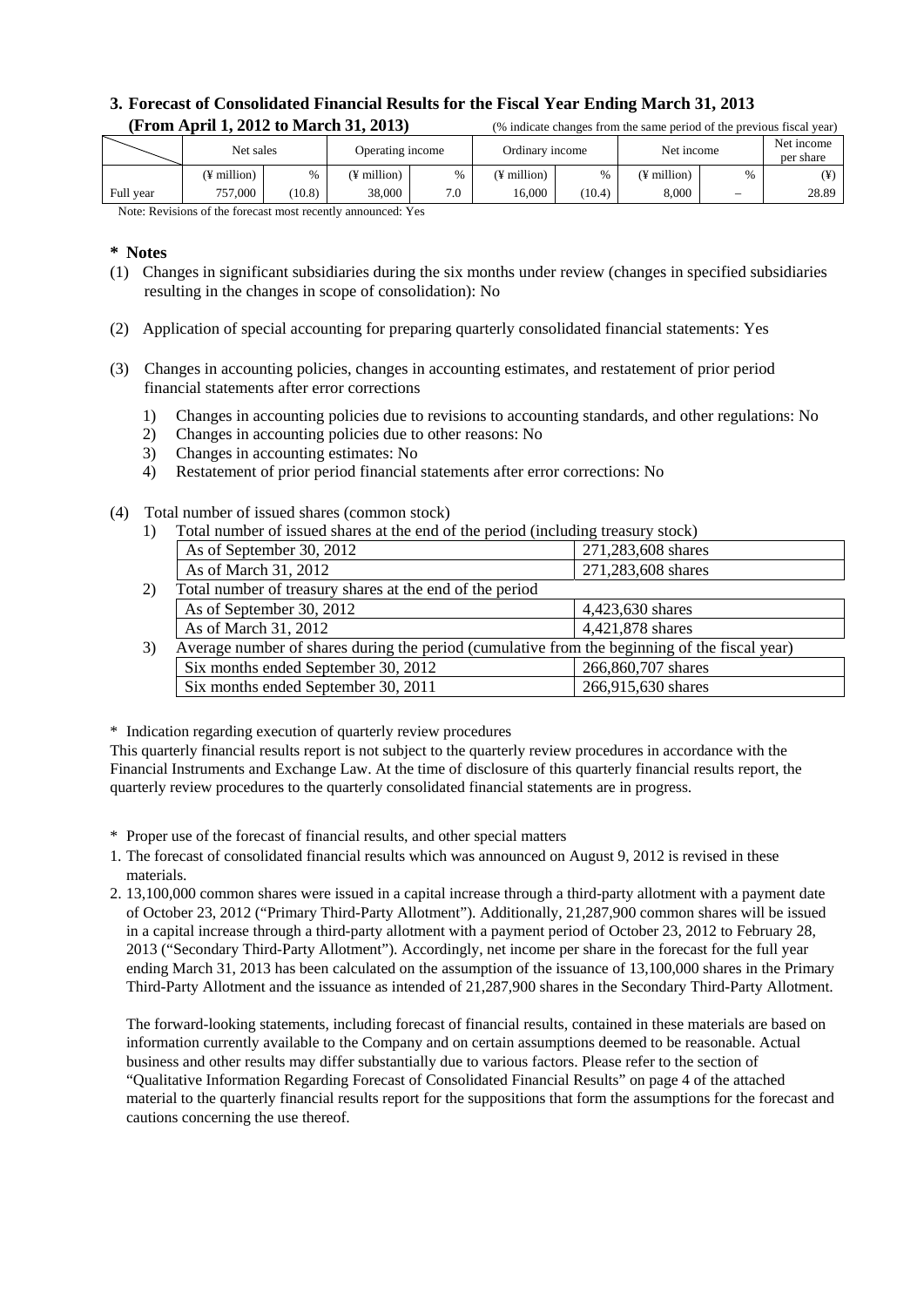# **Attached Material**

# **Contents**

| 1.  |                                                                                                  |  |
|-----|--------------------------------------------------------------------------------------------------|--|
| (1) |                                                                                                  |  |
| (2) |                                                                                                  |  |
| (3) | Qualitative Information Regarding Forecast of Consolidated Financial Results  4                  |  |
| 2.  |                                                                                                  |  |
| (1) |                                                                                                  |  |
| (2) | Application of Special Accounting for Preparing Quarterly Consolidated Financial Statements 5    |  |
| (3) | Changes in Accounting Policies, Changes in Accounting Estimates, and Restatement of Prior Period |  |
|     |                                                                                                  |  |
| 3.  |                                                                                                  |  |
| (1) |                                                                                                  |  |
| (2) | Quarterly Consolidated Statements of Income and Quarterly Consolidated Statements of             |  |
|     |                                                                                                  |  |
|     |                                                                                                  |  |
|     |                                                                                                  |  |
| (3) |                                                                                                  |  |
| (4) |                                                                                                  |  |
| (5) |                                                                                                  |  |
| (6) |                                                                                                  |  |
| (7) |                                                                                                  |  |
| (8) |                                                                                                  |  |
|     |                                                                                                  |  |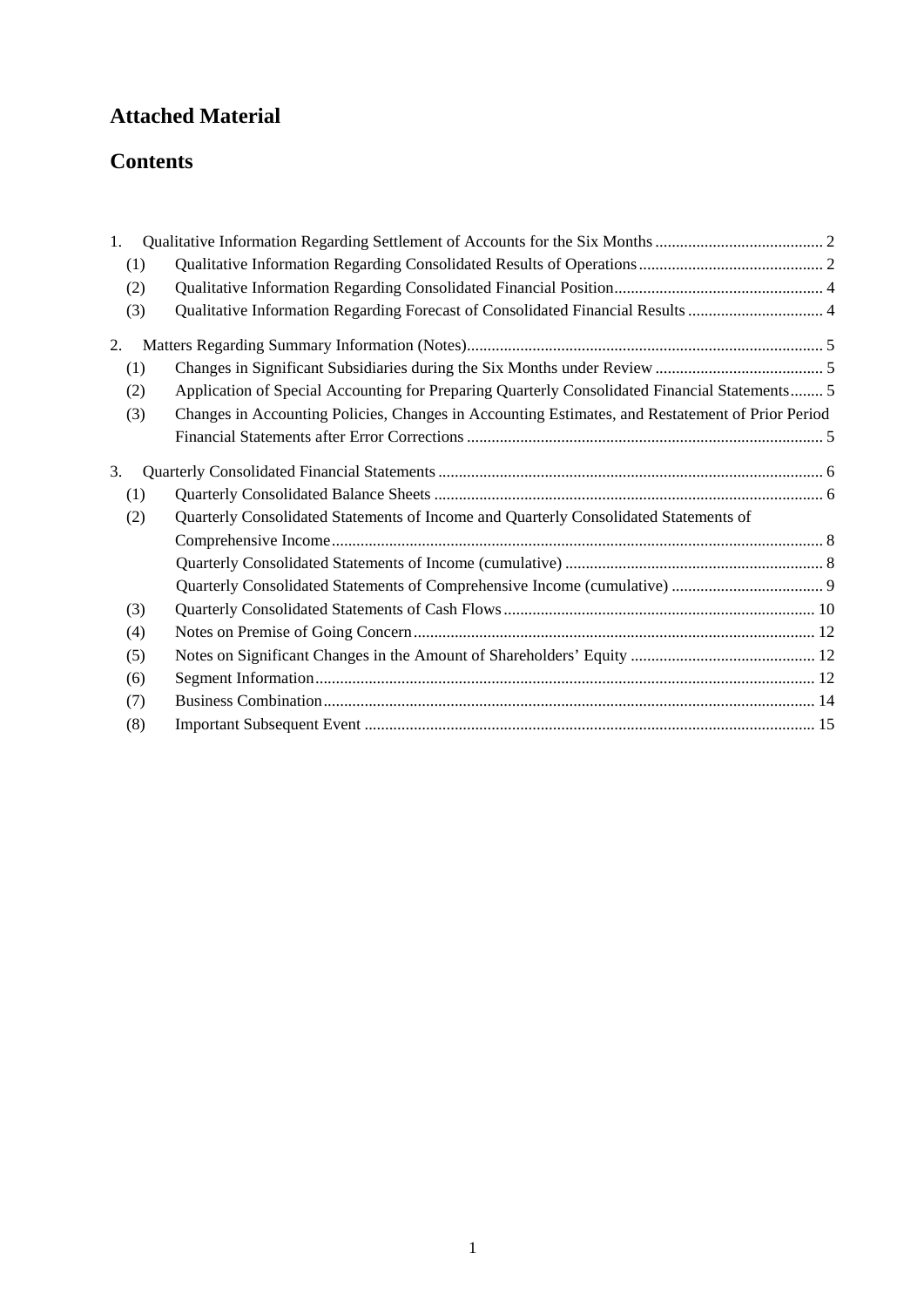#### <span id="page-3-0"></span>**1. Qualitative Information Regarding Settlement of Accounts for the Six Months**

<span id="page-3-1"></span>(1) Qualitative Information Regarding Consolidated Results of Operations

In the global economy during the six months ended September 30, 2012, the situation remained uncertain, mainly because of the escalating European sovereign debt crisis, concerns about fiscal austerity in the U.S., and slower growth rates in China and other emerging countries. In the Japanese economy, conditions continued to be difficult owing to such factors as the persistently strong yen, ongoing deflation, and global economic slowdown, despite signs of a moderate rebound driven partly by demand related to recovery from the earthquake.

Faced with this business environment, the Olympus Group formulated the "Medium-Term Vision," which has the fiscal year ending March 31, 2013 as its starting year, under the new management team that assumed office on April 20, 2012. Under this new management structure, the Group positioned "rebuilding of the business portfolio and optimal allocation of management resources," "review of cost structures," "restoration of financial health" and "restructuring of governance" as its basic strategies, and steadily implemented initiatives including transferring the Information & Communication Business and entering into a business and capital alliance with Sony Corporation.

The Olympus Group's overall consolidated net sales decreased over the six months of the fiscal year under review, despite increases in the Medical Systems Business and the Information & Communication Business, and amounted to ¥405,764 million (down 2.1% year on year), mainly reflecting yen appreciation and contraction in the digital camera market. Operating income was ¥18,040 million (up 2.9% year on year), despite the recognition of an operating loss in the Imaging Systems Business, mainly due to an operating income increase in the Medical Systems Business. Ordinary income was ¥7,394 million (down 22.0% year on year) owing to an increase in non-operating expenses. Net income was ¥8,015 million (compared to a net loss of ¥32,329 million in the same period of the previous fiscal year). This reflected the recording of extraordinary income of ¥15,887 million mainly from transfer of business, as opposed to the recording of extraordinary losses of ¥5,297 million and income taxes of ¥9,834 million.

Regarding foreign exchange, the yen appreciated against both the U.S. dollar and the euro compared to the same period of the previous fiscal year. The average exchange rate during the period was ¥79.41 against the U.S. dollar (¥79.82 in the same period of the previous fiscal year) and ¥100.64 against the euro (¥113.79 in the same period of the previous fiscal year), which caused net sales and operating income to drop by ¥9,600 million and ¥4,700 million, respectively, year on year.

Operating results by segment are shown below. Operating income/loss of each segment coincides with segment profit/loss of each corresponding reportable segment.

#### **Medical Systems Business**

Consolidated net sales in the Medical Systems Business during the six months amounted to ¥176,192 million (up 7.6% year on year), while operating income amounted to ¥37,354 million (up 31.7% year on year).

Sales increased in the Medical Systems Business owing to the start of full-fledged sales of "EVIS EXERA III," a new product for overseas markets in our flagship gastrointestinal endoscope field, and strong sales both in Japan and overseas of the "VISERA ELITE" integrated endoscopic video system, which supports endoscopic surgery, in the surgical and therapeutic devices field.

Operating income in the Medical Systems Business increased due to the increase in sales.

#### **Life Science and Industrial Systems Business**

Consolidated net sales in the Life Science and Industrial Systems Business during the six months amounted to ¥38,133 million (down 15.0% year on year), while operating income amounted to ¥1,086 million (down 69.1% year on year).

The life science field was affected by postponement in the execution of budgets by public research organizations, while in the industrial field there was a tendency for companies to constrain capital investment, particularly in the manufacturing sector, resulting in sales declines in both these fields.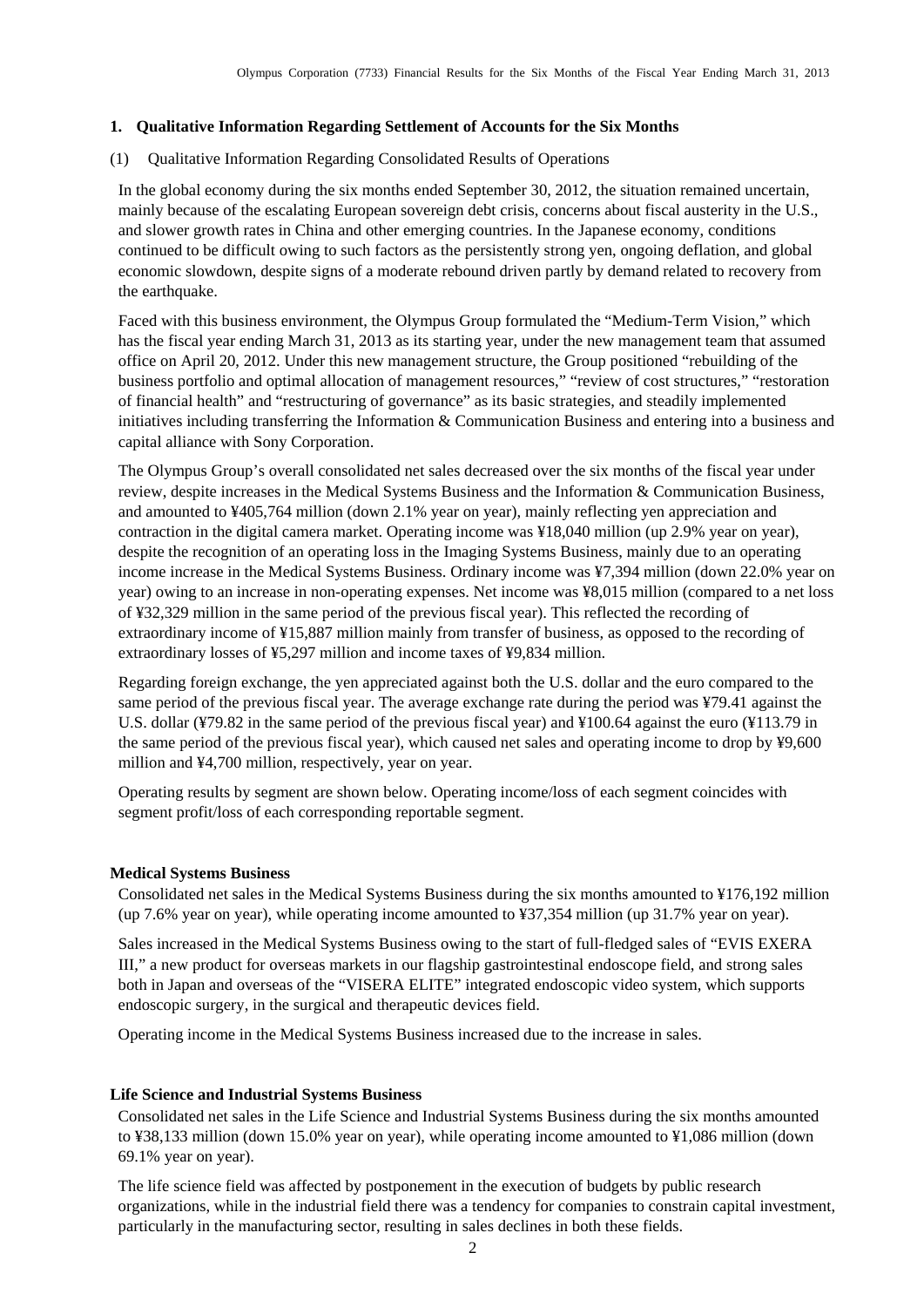Operating income in the Life Science and Industrial Systems Business decreased due to the fall in sales, despite efforts including work to reduce cost of sales.

#### **Imaging Systems Business**

Consolidated net sales in the Imaging Systems Business during the six months amounted to ¥55,940 million (down 21.3% year on year), while operating loss amounted to ¥4,437 million (compared with an operating loss of ¥245 million in the same period of the previous fiscal year).

In the digital single-lens camera field, sales of the mirrorless "OLYMPUS OM-D E-M5," a compact, lightweight and high-performance camera equipped with an electronic viewfinder, were strong. In the compact camera field, there were firm sales of "TG-1," the new product in the "Tough" series of cameras that are resistant to water, dust and shocks through the Company's unique technology. In the compact camera market as a whole, however, there was an overall decline in the number of units sold, while unit prices fell due to intensified competition. Consequently, there was a decline in sales in the Imaging Systems Business overall.

As a result of the decline in sales, operating loss increased in the Imaging Systems Business.

### **Information & Communication Business**

Consolidated net sales for the Information & Communication Business during the six months amounted to ¥114,243 million (up 4.6% year on year), while operating income amounted to ¥1,704 million (down 38.1% year on year).

Net sales in the Information & Communication Business increased because sales of smartphones remained strong.

Operating income in this business declined, mainly due to a fall in gross profit margin and an increase in selling, general and administrative expenses to strengthen the sales structure for smartphones.

The Company transferred the Information & Communication Business to Japan Industrial Partners, Inc. on September 28, 2012.

#### **Others**

Consolidated net sales for other businesses during the six months amounted to ¥21,256 million (down 17.0% year on year) and operating loss was ¥3,603 million (compared with an operating loss of ¥3,401 million in the same period of the previous fiscal year).

Net sales for other businesses declined due to a sales decrease in line with deterioration in the economy, as well as progress in the disposal of unprofitable businesses.

In addition, operating loss for other businesses worsened because of the decrease in net sales.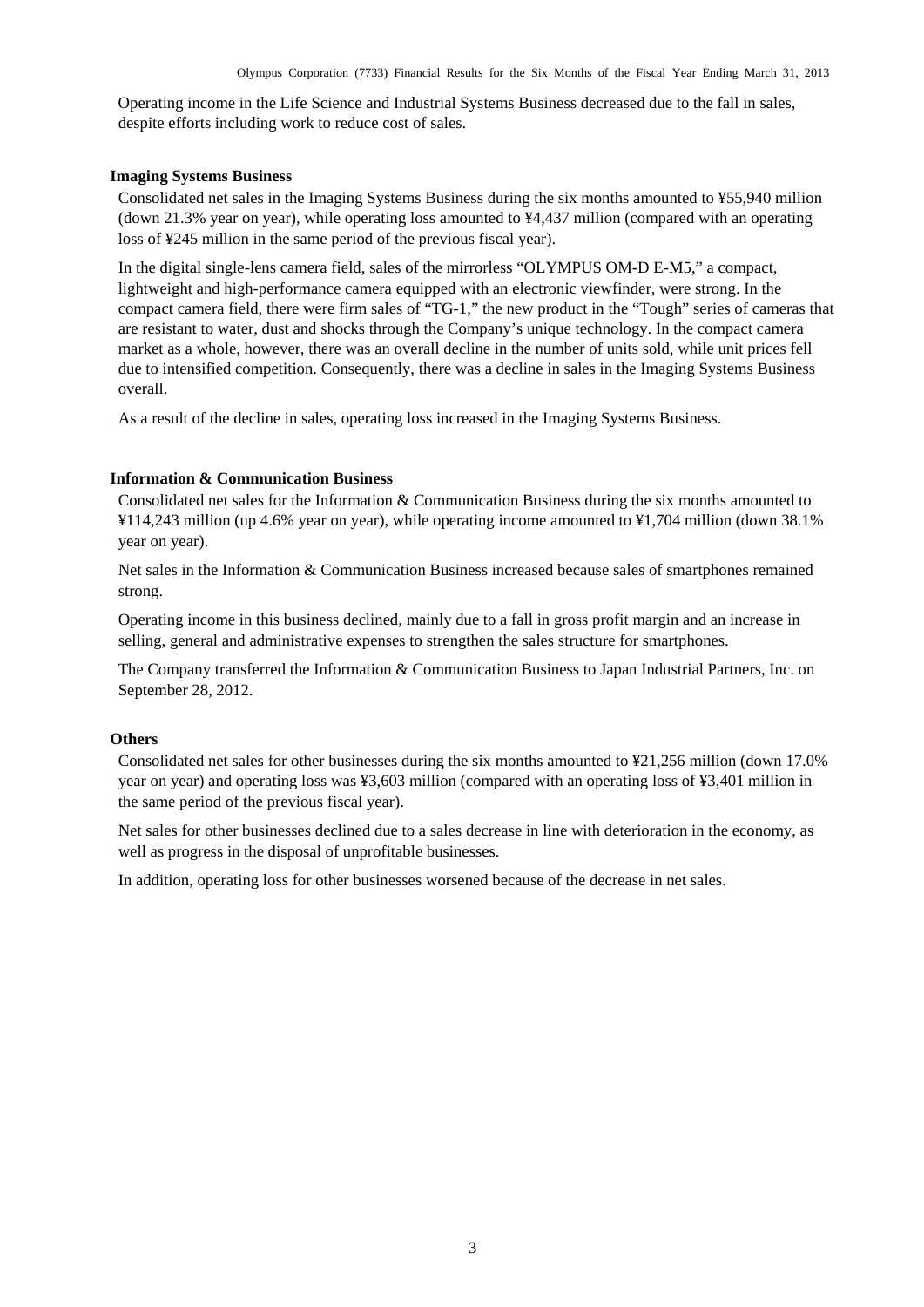#### <span id="page-5-0"></span>(2) Qualitative Information Regarding Consolidated Financial Position

As of the end of the second quarter, total assets decreased ¥114,751 million compared to the end of the previous fiscal year to ¥851,775 million. This was primarily as a result of decreases in cash and time deposits of ¥9,334 million, notes and accounts receivable of ¥44,114 million and goodwill of ¥32,714 million.

Total liabilities decreased ¥101,137 million compared to the end of the previous fiscal year to ¥817,361 million due mainly to decreases in notes and accounts payable of ¥33,821 million, long-term bonds, less current maturities of ¥20,020 million and long-term borrowings, less current maturities of ¥36,014 million.

Net assets decreased ¥13,614 million compared to the end of the previous fiscal year to ¥34,414 million, primarily due to a decrease in accumulated other comprehensive income of ¥21,460 million arising from fluctuations in foreign exchange and stock prices, etc.

As a result of the foregoing, equity ratio decreased from 4.6% as of the end of the previous fiscal year to 3.7%.

#### Cash flow position

The following are the cash flows for the six months of the fiscal year ending March 31, 2013 and their causes.

"Cash flows from operating activities" increased by ¥6,465 million mainly due to ¥15,727 million in depreciation and amortization and an increase of ¥8,145 million in accounts payable. Contrastingly, decreasing factors mainly included an increase of ¥5,506 million in accounts receivable, an increase of ¥8,386 million in inventories and a decrease of ¥5,153 million in accrued expense.

"Cash flows from investing activities" increased by ¥37,259 million mainly due to net increase from sales of investment in subsidiaries related to changes in scope of consolidation of ¥50,815 million. Contrastingly, decreasing factors included ¥13,339 million in purchase of property, plant and equipment.

"Cash flows from financing activities" decreased by ¥52,077 million mainly due to ¥32,351 million in repayments of long-term debt and ¥20,020 million in redemption of bonds.

As a result, cash and cash equivalents at the end of the six months was ¥186,022 million, a decrease of ¥12,639 million compared to the end of the previous fiscal year.

## <span id="page-5-1"></span>(3) Qualitative Information Regarding Forecast of Consolidated Financial Results

Regarding the forecast of consolidated financial results for the full year ending March 31, 2013, the forecast figures announced on June 8, 2012 have been revised.

As a result of the transfer of the Information & Communication Business and the contraction in the compact digital camera market in the Imaging Systems Business occurring faster than initially expected, there has been a fall in net sales. Consequently, net sales, operating income and ordinary income are expected to fall short of the previous forecast by ¥163,000 million, ¥12,000 million, and ¥5,000 million, respectively. Net income is expected to exceed the previous forecast by ¥1,000 million, owing to the recording of gain on sales of investments in subsidiaries and affiliates from the transfer of the Information & Communication Business as extraordinary income. Average foreign exchange rates for the third quarter and onwards, which are a precondition for the forecast, are expected to be ¥80 per U.S. dollar and ¥100 per euro.

|                               | Net sales | Operating income Ordinary income |         | Net income | Net income per<br>share |
|-------------------------------|-----------|----------------------------------|---------|------------|-------------------------|
| Previous Forecast (A)         | 920,000   | 50,000                           | 21,000  | 7.000      | 426.23                  |
| Revised Forecast (B)          | 757,000   | 38,000                           | 16,000  | 8,000      | ¥28.89                  |
| Increase (Decrease) (B-A)     | (163,000) | (12,000)                         | (5,000) | 1.000      |                         |
| Increase (Decrease) Ratio (%) | (17.7)    | (24.0)                           | (23.8)  | 14.3       |                         |

(Millions of yen)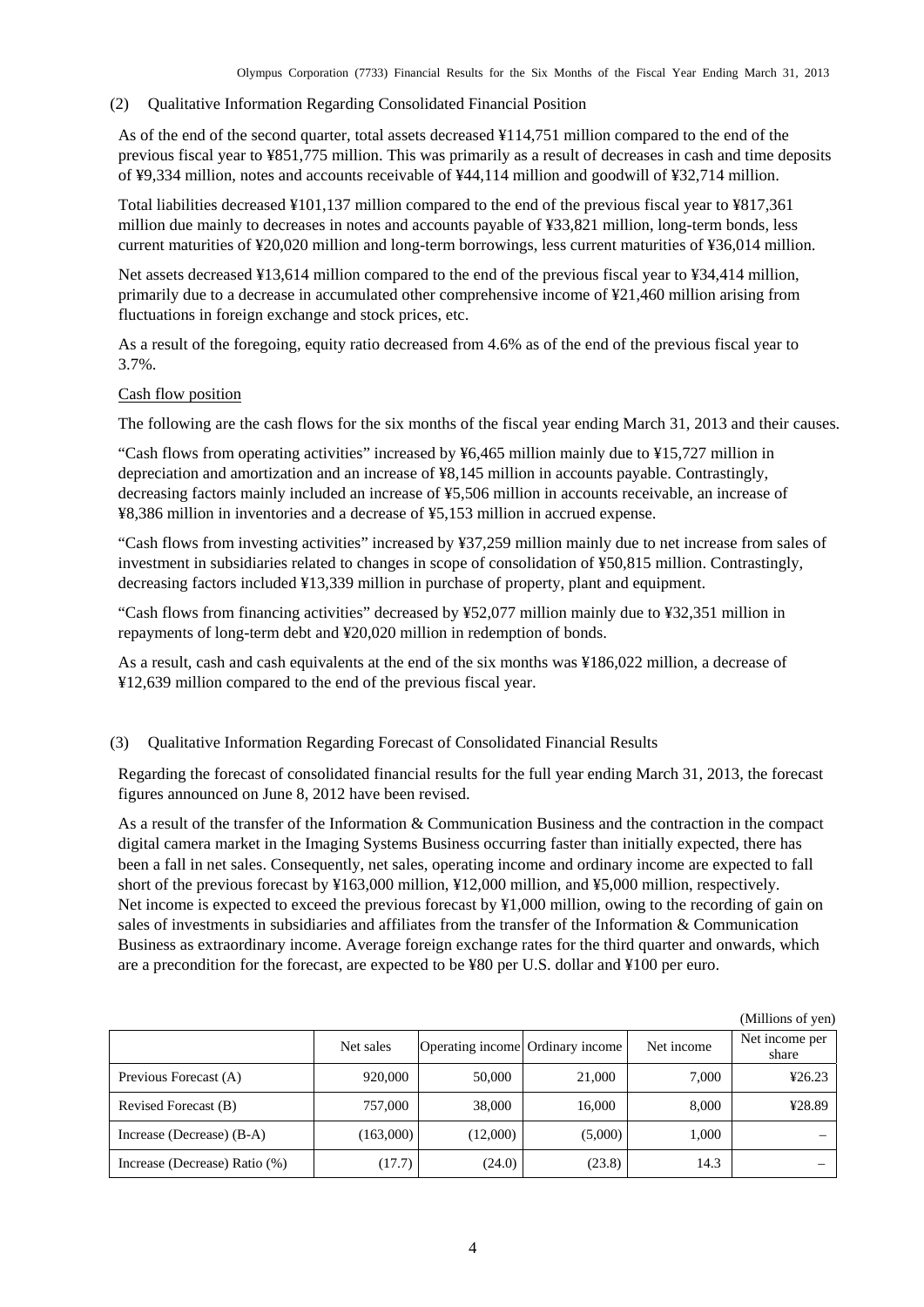## <span id="page-6-0"></span>**2. Matters Regarding Summary Information (Notes)**

<span id="page-6-1"></span>(1) Changes in Significant Subsidiaries during the Six Months under Review

No items to report

<span id="page-6-2"></span>(2) Application of Special Accounting for Preparing Quarterly Consolidated Financial Statements

Taxes are calculated first by reasonably estimating the effective tax rates after applying tax effect accounting against income before provision for income taxes for the fiscal year including the second quarter under review, and next by multiplying the quarterly income before provision for income taxes by such estimated effective tax rates.

<span id="page-6-3"></span>(3) Changes in Accounting Policies, Changes in Accounting Estimates, and Restatement of Prior Period Financial Statements after Error Corrections

No items to report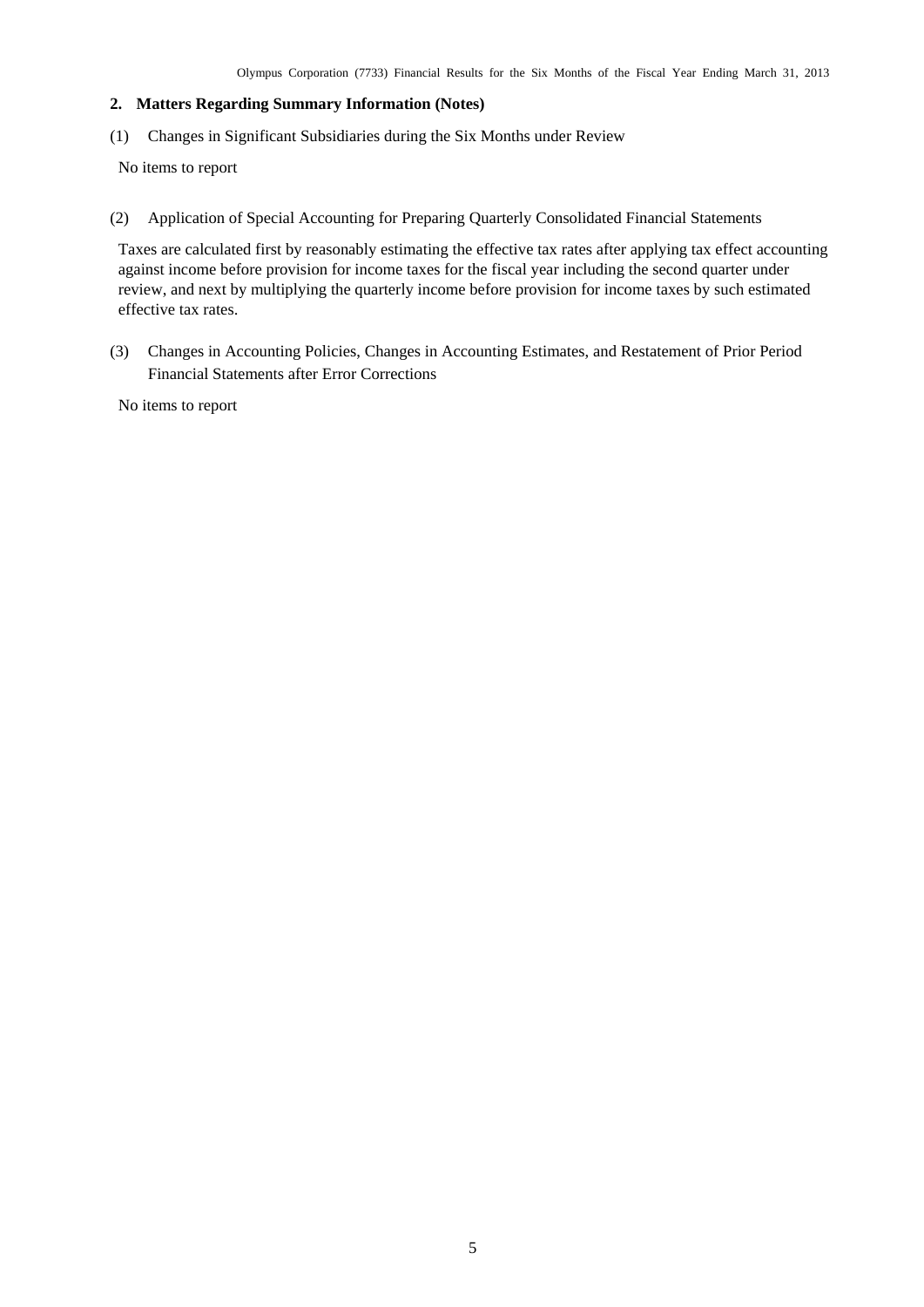# <span id="page-7-0"></span>**3. Quarterly Consolidated Financial Statements**

# (1) Quarterly Consolidated Balance Sheets

<span id="page-7-1"></span>

|                                    |                      | (Millions of yen)        |
|------------------------------------|----------------------|--------------------------|
|                                    | As of March 31, 2012 | As of September 30, 2012 |
| <b>ASSETS</b>                      |                      |                          |
| Current assets                     |                      |                          |
| Cash and time deposits             | 200,088              | 190,754                  |
| Notes and accounts receivable      | 150,594              | 106,480                  |
| Merchandise and finished goods     | 61,963               | 58,776                   |
| Work in process                    | 19,191               | 20,255                   |
| Raw materials and supplies         | 21,339               | 19,393                   |
| Other current assets               | 76,481               | 79,678                   |
| Allowance for doubtful accounts    | (3,098)              | (3,326)                  |
| Total current assets               | 526,558              | 472,010                  |
| <b>Fixed assets</b>                |                      |                          |
| Property, plant and equipment      |                      |                          |
| Buildings and structures, net      | 55,925               | 50,429                   |
| Machinery and equipment, net       | 10,535               | 9,734                    |
| Tools, furniture and fixtures, net | 38,580               | 39,769                   |
| Land                               | 15,931               | 15,361                   |
| Lease assets, net                  | 5,706                | 6,115                    |
| Construction in progress           | 1,131                | 1,702                    |
| Net property, plant and equipment  | 127,808              | 123,110                  |
| Intangible assets                  |                      |                          |
| Goodwill                           | 124,465              | 91,751                   |
| Others                             | 72,680               | 65,760                   |
| Total intangible assets            | 197,145              | 157,511                  |
| Investments and other assets       |                      |                          |
| Investment securities              | 51,318               | 42,793                   |
| Other assets                       | 71,593               | 65,068                   |
| Allowance for doubtful accounts    | (7, 896)             | (8,717)                  |
| Total investments and other assets | 115,015              | 99,144                   |
| Total fixed assets                 | 439,968              | 379,765                  |
| Total assets                       | 966,526              | 851,775                  |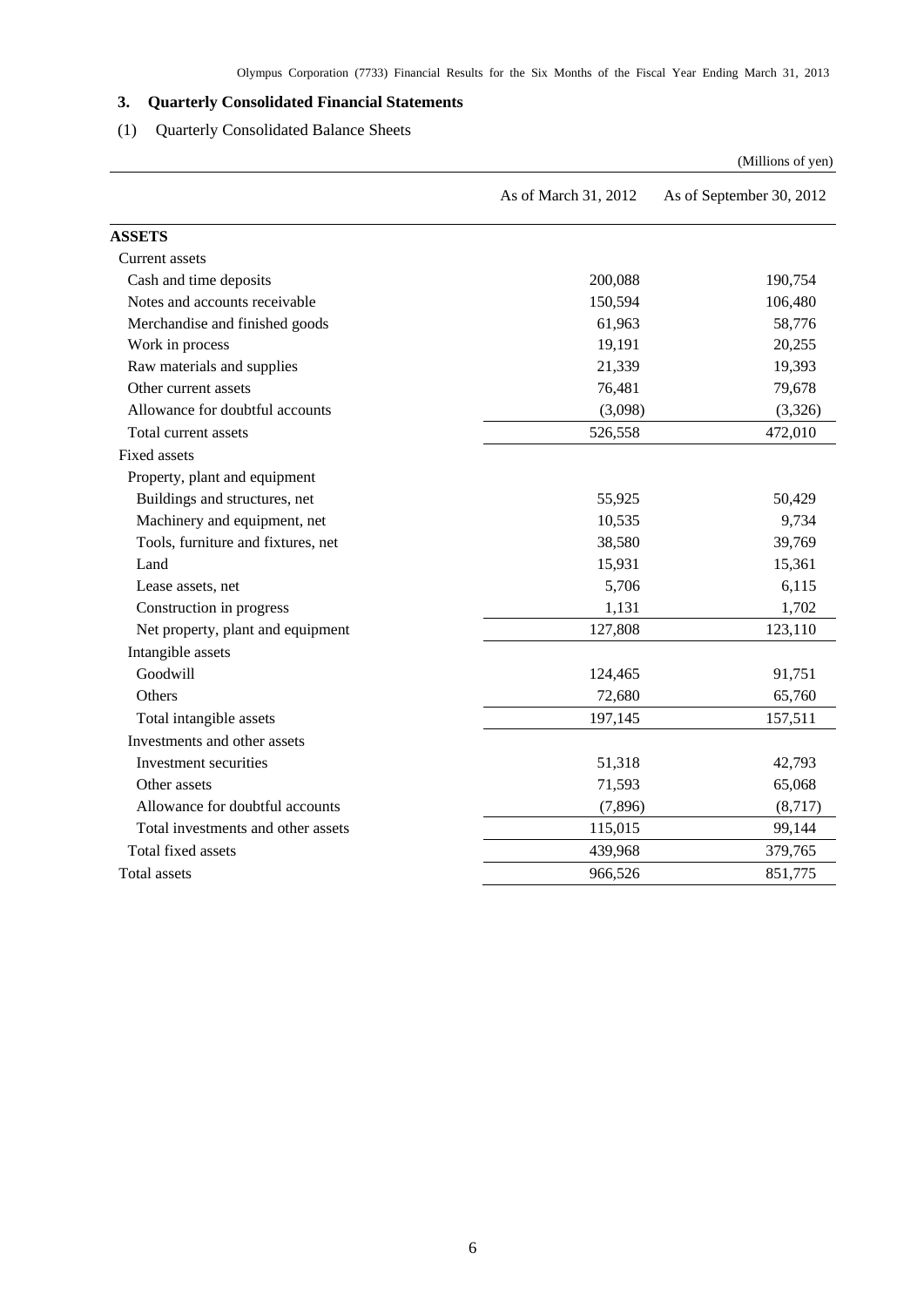### (Millions of yen)

|                                                                                          | As of March 31, 2012 | As of September 30, 2012 |
|------------------------------------------------------------------------------------------|----------------------|--------------------------|
| <b>LIABILITIES</b>                                                                       |                      |                          |
| <b>Current liabilities</b>                                                               |                      |                          |
| Notes and accounts payable                                                               | 75,330               | 41,509                   |
| Short-term borrowings                                                                    | 92,075               | 91,918                   |
| Current maturities of bonds                                                              | 20,040               | 20,040                   |
| Income taxes payable                                                                     | 8,228                | 10,920                   |
| Provision for product warranties                                                         | 7,336                | 6,821                    |
| Other reserves                                                                           | 18                   |                          |
| Other current liabilities                                                                | 117,366              | 109,636                  |
| Total current liabilities                                                                | 320,393              | 280,844                  |
| Non-current liabilities                                                                  |                      |                          |
| Long-term bonds, less current maturities                                                 | 90,080               | 70,060                   |
| Long-term borrowings, less current maturities                                            | 440,231              | 404,217                  |
| Severance and retirement allowance                                                       | 23,922               | 22,299                   |
| Provision for loss on business liquidation                                               | 3,205                | 1,300                    |
| Other reserves                                                                           | 140                  | 133                      |
| Other non-current liabilities                                                            | 40,527               | 38,508                   |
| Total non-current liabilities                                                            | 598,105              | 536,517                  |
| <b>Total liabilities</b>                                                                 | 918,498              | 817,361                  |
| <b>NET ASSETS</b>                                                                        |                      |                          |
| Shareholders' equity                                                                     |                      |                          |
| Common stock                                                                             | 48,332               | 48,332                   |
| Capital surplus                                                                          | 54,788               | 54,788                   |
| Retained earnings                                                                        | 60,197               | 67,996                   |
| Treasury stock, at cost                                                                  | (11,249)             | (11,251)                 |
| Total shareholders' equity                                                               | 152,067              | 159,865                  |
| Accumulated other comprehensive income                                                   |                      |                          |
| Net unrealized holding gains (losses) on available-for-<br>sale securities, net of taxes | 3,128                | (1,098)                  |
| Net unrealized gains (losses) on hedging derivatives, net<br>of taxes                    | (1,268)              | 22                       |
| Foreign currency translation adjustments                                                 | (102,067)            | (121,078)                |
| Pension liability adjustment of foreign subsidiaries                                     | (7,090)              | (6,603)                  |
| Total accumulated other comprehensive income                                             | (107, 297)           | (128, 757)               |
| Minority interests                                                                       | 3,258                | 3,306                    |
| Total net assets                                                                         | 48,028               | 34,414                   |
| Total liabilities and net assets                                                         | 966,526              | 851,775                  |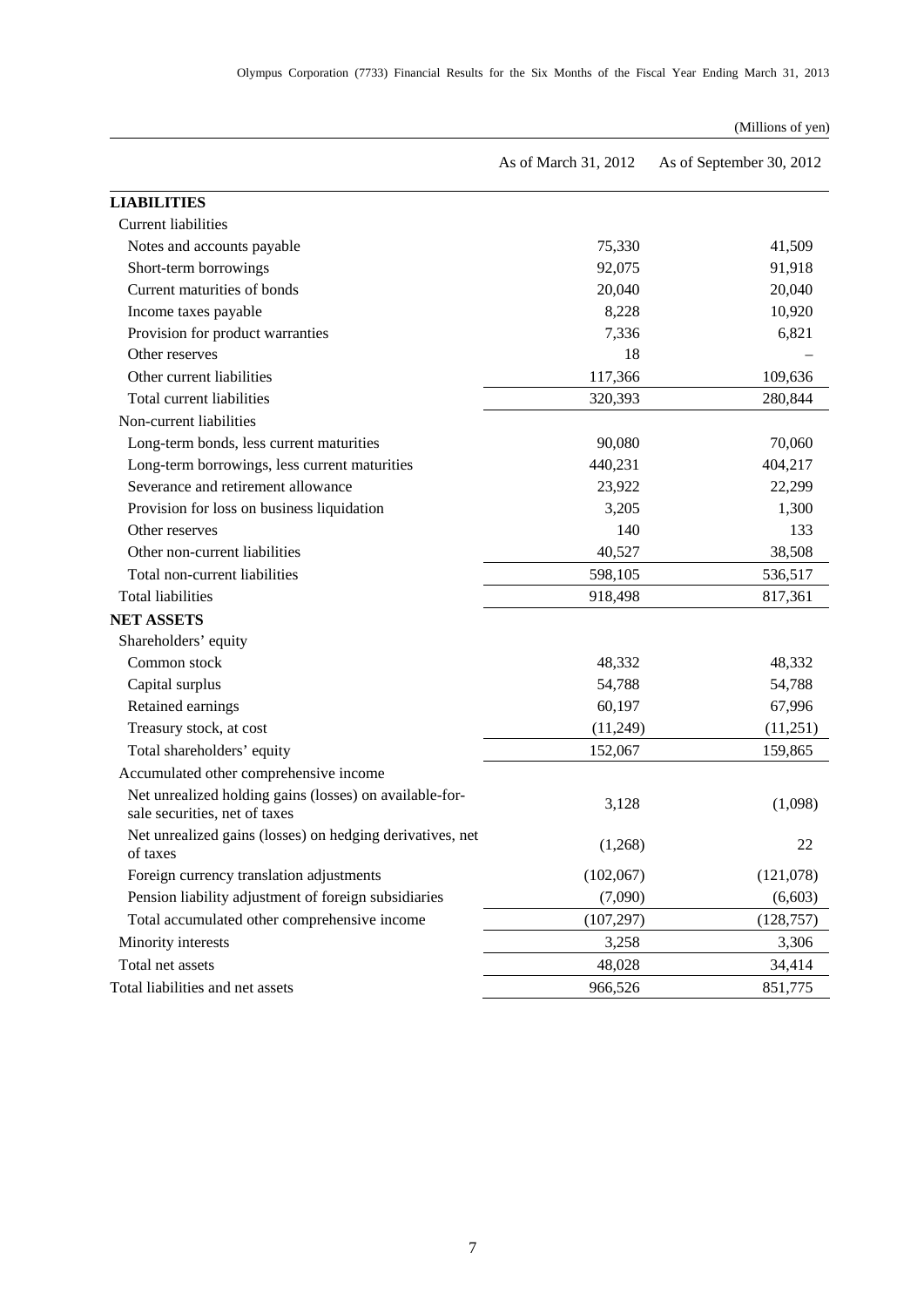## <span id="page-9-0"></span>(2) Quarterly Consolidated Statements of Income and Quarterly Consolidated Statements of Comprehensive Income

Quarterly Consolidated Statements of Income (cumulative)

<span id="page-9-1"></span>

|                                                             |                                        | (Millions of yen)                      |
|-------------------------------------------------------------|----------------------------------------|----------------------------------------|
|                                                             | Six months ended<br>September 30, 2011 | Six months ended<br>September 30, 2012 |
| Net sales                                                   | 414,518                                | 405,764                                |
| Costs of sales                                              | 224,996                                | 218,337                                |
| Gross profit                                                | 189,522                                | 187,427                                |
| Selling, general and administrative expenses                | 171,987                                | 169,387                                |
| Operating income                                            | 17,535                                 | 18,040                                 |
| Non-operating income                                        |                                        |                                        |
| Interest income                                             | 459                                    | 412                                    |
| Dividends income                                            | 473                                    | 474                                    |
| Foreign currency exchange gain                              | 220                                    | 120                                    |
| Gain on sales of investment securities                      |                                        | 2,105                                  |
| Others                                                      | 1,508                                  | 1,571                                  |
| Total non-operating income                                  | 2,660                                  | 4,682                                  |
| Non-operating expenses                                      |                                        |                                        |
| Interest expenses                                           | 7,004                                  | 6,312                                  |
| Amendment fee                                               |                                        | 3,392                                  |
| Others                                                      | 3,715                                  | 5,624                                  |
| Total non-operating expenses                                | 10,719                                 | 15,328                                 |
| Ordinary income                                             | 9,476                                  | 7,394                                  |
| Extraordinary income                                        |                                        |                                        |
| Gain on sales of investment securities                      | 64                                     | 281                                    |
| Gain on sales of investments in subsidiaries and affiliates |                                        | 15,606                                 |
| Total extraordinary income                                  | 64                                     | 15,887                                 |
| <b>Extraordinary losses</b>                                 |                                        |                                        |
| Impairment loss on fixed assets                             | 13,950                                 |                                        |
| Amortization of goodwill                                    | 1,158                                  |                                        |
| Loss on sales of investment securities                      | 13                                     |                                        |
| Loss on valuation of investment securities                  | 1,062                                  | 2,382                                  |
| Loss on sales of investments in subsidiaries and affiliates |                                        | 165                                    |
| Soil improvement cost                                       |                                        | 185                                    |
| Early extra retirement payments                             |                                        | 1,334                                  |
| Settlement package                                          |                                        | 1,231                                  |
| Total extraordinary losses                                  | 16,183                                 | 5,297                                  |
| Income (loss) before provision for income taxes             | (6, 643)                               | 17,984                                 |
| Income taxes                                                | 25,600                                 | 9,834                                  |
| Income (loss) before minority interests                     | (32, 243)                              | 8,150                                  |
| Minority interest in income of consolidated subsidiaries    | 86                                     | 135                                    |
| Net income (loss)                                           | (32, 329)                              | 8,015                                  |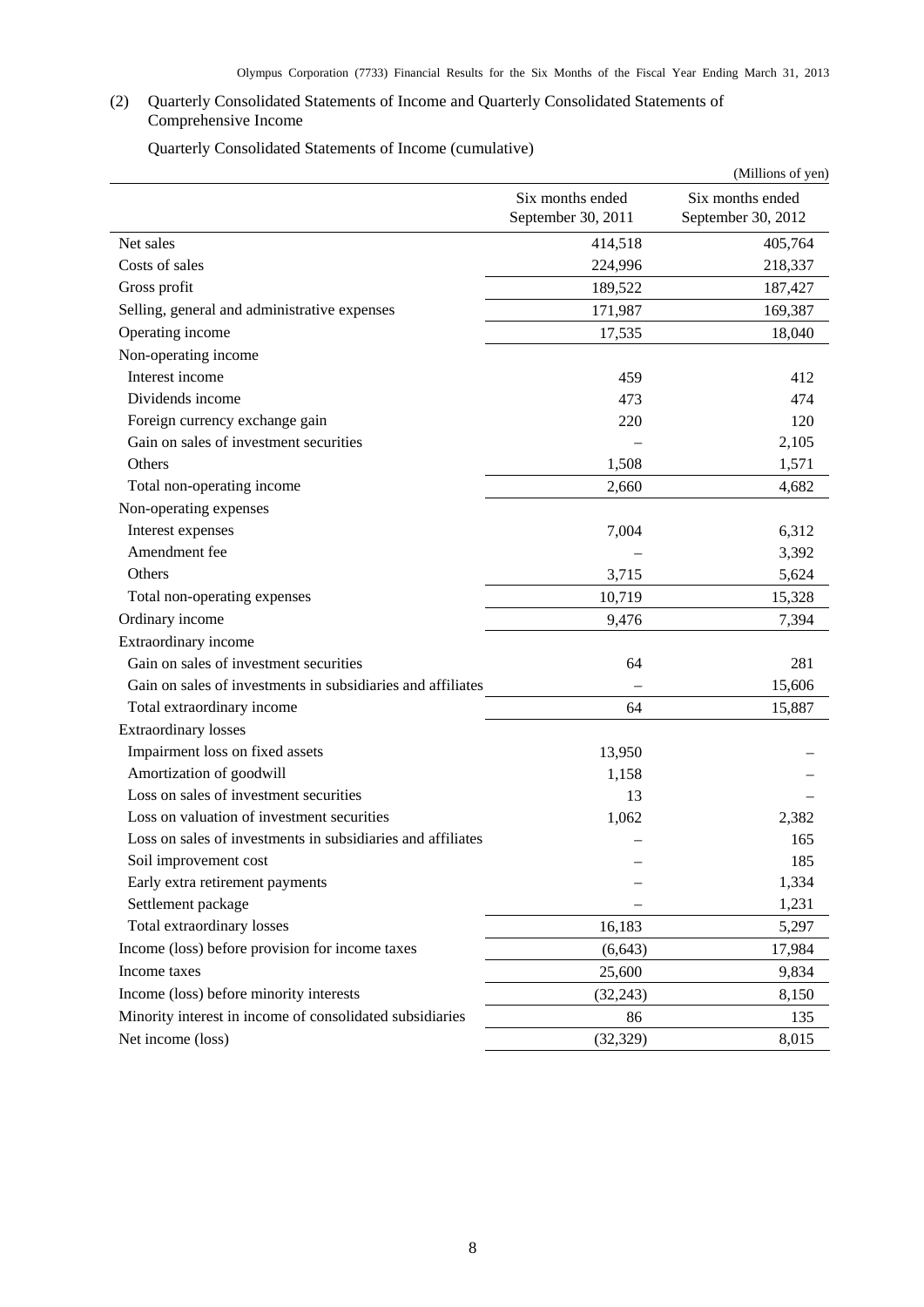<span id="page-10-0"></span>

|                                                                                          |                                        | (Millions of yen)                      |
|------------------------------------------------------------------------------------------|----------------------------------------|----------------------------------------|
|                                                                                          | Six months ended<br>September 30, 2011 | Six months ended<br>September 30, 2012 |
| Income (loss) before minority interests                                                  | (32,243)                               | 8,150                                  |
| Other comprehensive income                                                               |                                        |                                        |
| Net unrealized holding gains (losses) on available-for-<br>sale securities, net of taxes | (4,992)                                | (4,229)                                |
| Net unrealized gains (losses) on hedging derivatives, net<br>of taxes                    | 936                                    | 1,290                                  |
| Foreign currency translation adjustments                                                 | (29, 224)                              | (19,045)                               |
| Pension liability adjustment of foreign subsidiaries                                     | 374                                    | 487                                    |
| Share of other comprehensive income of associates<br>accounted for using equity method   | (4)                                    | 1                                      |
| Total other comprehensive income                                                         | (32,910)                               | (21, 496)                              |
| Comprehensive income                                                                     | (65, 153)                              | (13, 346)                              |
| (Comprehensive income attributable to)                                                   |                                        |                                        |
| Comprehensive income attributable to owners of the<br>parent                             | (65,182)                               | (13, 446)                              |
| Comprehensive income attributable to minority interests                                  | 29                                     | 100                                    |

# Quarterly Consolidated Statements of Comprehensive Income (cumulative)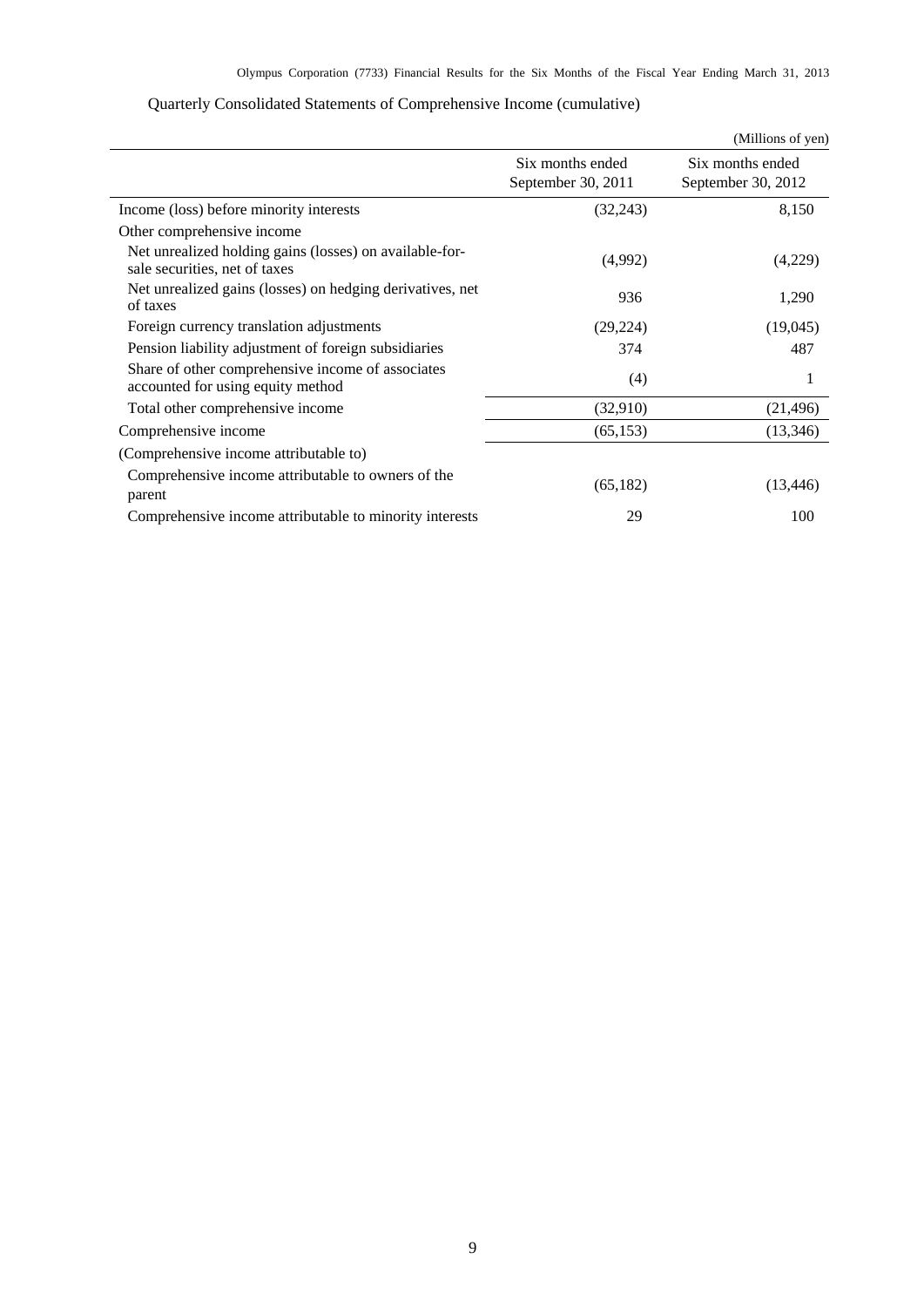# <span id="page-11-0"></span>(3) Quarterly Consolidated Statements of Cash Flows

|                                                                                |                                        | (Millions of yen)                      |
|--------------------------------------------------------------------------------|----------------------------------------|----------------------------------------|
|                                                                                | Six months ended<br>September 30, 2011 | Six months ended<br>September 30, 2012 |
| Cash flows from operating activities                                           |                                        |                                        |
| Income (loss) before provision for income taxes                                | (6, 643)                               | 17,984                                 |
| Depreciation and amortization                                                  | 16,574                                 | 15,727                                 |
| Impairment loss on fixed assets                                                | 13,950                                 |                                        |
| Amortization of goodwill                                                       | 6,805                                  | 5,427                                  |
| Amendment fee                                                                  |                                        | 3,392                                  |
| Settlement package                                                             |                                        | 1,231                                  |
| Increase (decrease) in severance and retirement<br>allowance                   | 711                                    | 623                                    |
| Decrease (increase) in prepaid pension cost                                    | 1,032                                  | 2,182                                  |
| Interest and dividend income                                                   | (932)                                  | (886)                                  |
| Interest expense                                                               | 7,004                                  | 6,312                                  |
| Increase (decrease) in provision for loss on business<br>liquidation           |                                        | (1,905)                                |
| Loss (gain) on sale of investment securities in<br>subsidiaries and affiliates |                                        | (15, 441)                              |
| Loss (gain) on sales of investment securities                                  | (39)                                   | (2,386)                                |
| Loss (gain) on valuation of investment securities                              | 1,062                                  | 2,382                                  |
| Decrease (increase) in accounts receivable                                     | 8,327                                  | (5,506)                                |
| Decrease (increase) in inventories                                             | (14,027)                               | (8,386)                                |
| Increase (decrease) in accounts payable                                        | (4, 415)                               | 8,145                                  |
| Increase (decrease) in other payable                                           | 2,745                                  | 1,534                                  |
| Increase (decrease) in accrued expense                                         | (3,973)                                | (5,153)                                |
| Other                                                                          | 2,608                                  | (137)                                  |
| Sub-total                                                                      | 30,789                                 | 25,139                                 |
| Interest and dividend received                                                 | 950                                    | 886                                    |
| Interest payments                                                              | (6,738)                                | (6, 416)                               |
| Amendment fee paid                                                             |                                        | (3, 392)                               |
| Settlement package paid                                                        |                                        | (1,231)                                |
| Income taxes paid                                                              | (1,926)                                | (8,521)                                |
| Net cash provided by operating activities                                      | 23,075                                 | 6,465                                  |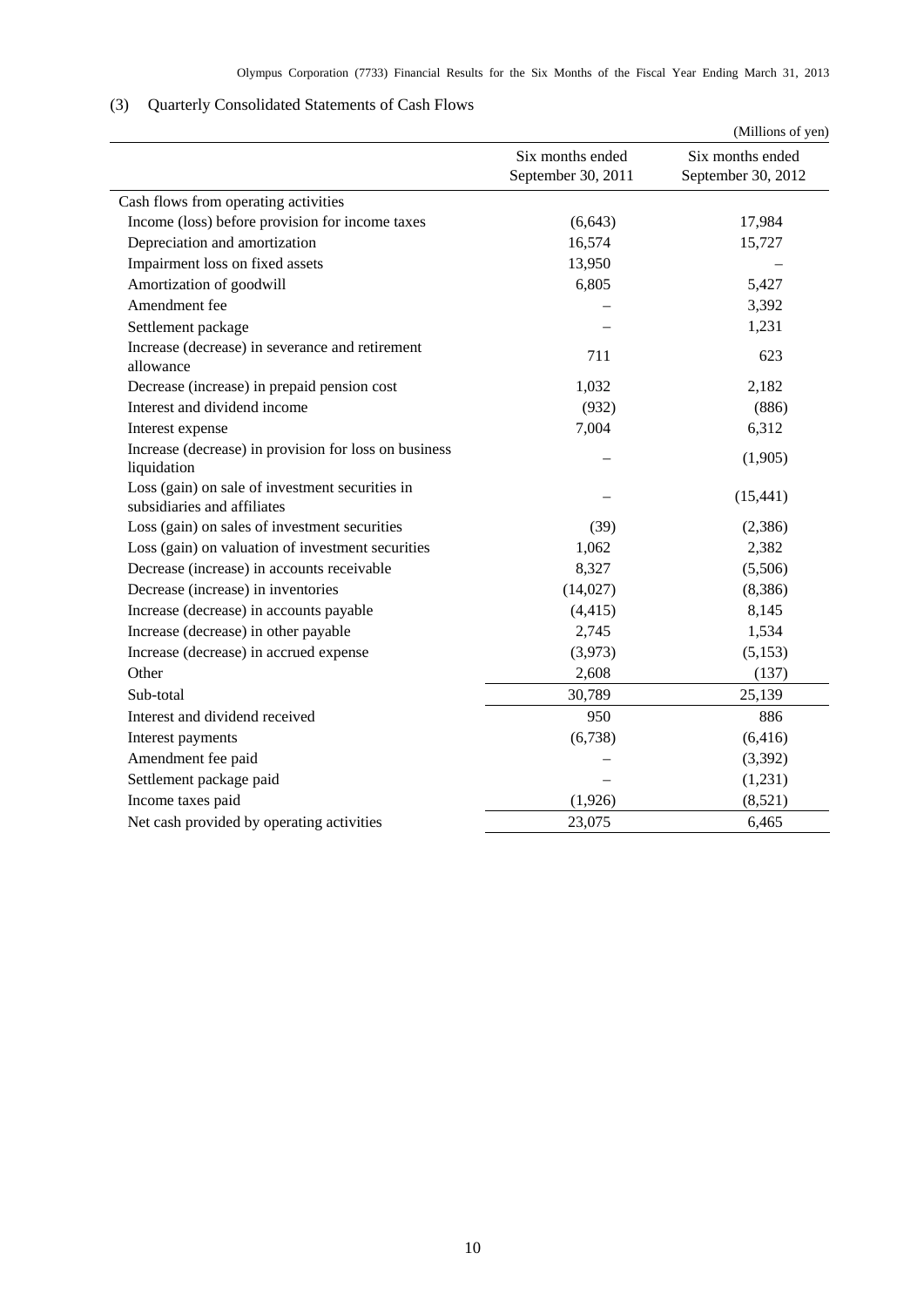|                                                                                                           |                                        | (Millions of yen)                      |
|-----------------------------------------------------------------------------------------------------------|----------------------------------------|----------------------------------------|
|                                                                                                           | Six months ended<br>September 30, 2011 | Six months ended<br>September 30, 2012 |
| Cash flows from investing activities                                                                      |                                        |                                        |
| Deposits in time deposits                                                                                 | (493)                                  | (2, 412)                               |
| Withdrawals from time deposits                                                                            | 1,974                                  | 1,580                                  |
| Purchase of property, plant and equipment                                                                 | (10, 948)                              | (13, 339)                              |
| Purchases of intangible assets                                                                            | (5,705)                                | (2,069)                                |
| Purchases of investment securities                                                                        | (666)                                  | (215)                                  |
| Sales and redemption of investment securities                                                             | 361                                    | 3,012                                  |
| Payments for acquisition of new consolidated<br>subsidiaries related to changes in scope of consolidation | (4,073)                                |                                        |
| Net increase from sales of investment in subsidiaries<br>related to changes in scope of consolidation     | 27                                     | 50,815                                 |
| Payments for acquisition of new consolidated<br>subsidiaries                                              | (624)                                  |                                        |
| Other                                                                                                     | 1,665                                  | (113)                                  |
| Net cash provided by (used in) investing activities                                                       | (18, 482)                              | 37,259                                 |
| Cash flows from financing activities                                                                      |                                        |                                        |
| Increase (decrease) in short-term borrowings                                                              | 2,890                                  | 1,141                                  |
| Proceeds from long-term debt                                                                              | 60,133                                 |                                        |
| Repayments of long-term debt                                                                              | (35,318)                               | (32, 351)                              |
| Redemption of bonds                                                                                       | (20)                                   | (20,020)                               |
| Dividends paid                                                                                            | (4,004)                                |                                        |
| Other                                                                                                     | (579)                                  | (847)                                  |
| Net cash provided by (used in) financing activities                                                       | 23,102                                 | (52,077)                               |
| Effect of exchange rate changes on cash and cash<br>equivalents                                           | (6,524)                                | (4, 468)                               |
| Net increase (decrease) in cash and cash equivalents                                                      | 21,171                                 | (12, 821)                              |
| Cash and cash equivalents at beginning of period                                                          | 210,385                                | 198,661                                |
| Net increase in cash and cash equivalents associated with<br>newly consolidated subsidiaries              | 109                                    | 182                                    |
| Cash and cash equivalents at end of period                                                                | 231,665                                | 186,022                                |
|                                                                                                           |                                        |                                        |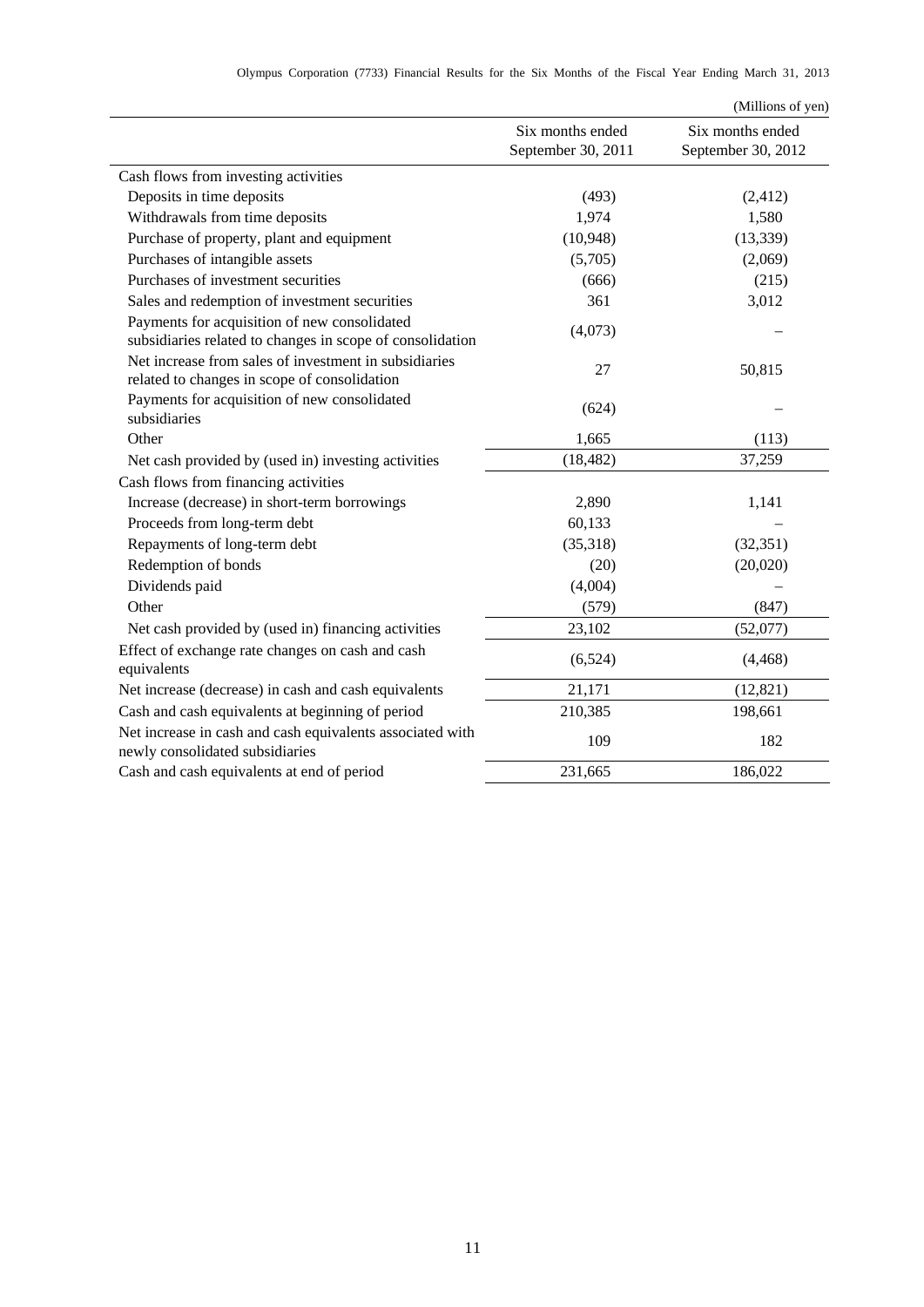<span id="page-13-0"></span>(4) Notes on Premise of Going Concern

No items to report

<span id="page-13-1"></span>(5) Notes on Significant Changes in the Amount of Shareholders' Equity

No items to report

#### <span id="page-13-2"></span>(6) Segment Information

- I. Six months of the fiscal year ended March 31, 2012 (from April 1, 2011 to September 30, 2011)
	- 1. Information regarding net sales and income/loss by reportable segment

| (Millions of yen)                            |                           |                                              |                           |                                        |         |           |                        |                                                                  |
|----------------------------------------------|---------------------------|----------------------------------------------|---------------------------|----------------------------------------|---------|-----------|------------------------|------------------------------------------------------------------|
|                                              | Reportable Segment        |                                              |                           |                                        |         | Amount on |                        |                                                                  |
|                                              | Medical<br><b>Systems</b> | Life<br>Science and<br>Industrial<br>Systems | Imaging<br><b>Systems</b> | Information<br>&<br>Communica-<br>tion | Others  | Total     | Adjustment<br>(Note 1) | quarterly<br>consolidated<br>statements of<br>income<br>(Note 2) |
| <b>Sales</b>                                 |                           |                                              |                           |                                        |         |           |                        |                                                                  |
| Sales to outside<br>customers                | 163.766                   | 44,855                                       | 71.099                    | 109.203                                | 25,595  | 414.518   | -                      | 414,518                                                          |
| Internal sales or transfer<br>among segments | 46                        | 102                                          | 38                        | $\overline{\phantom{0}}$               | 54      | 240       | (240)                  |                                                                  |
| Total                                        | 163,812                   | 44,957                                       | 71,137                    | 109,203                                | 25,649  | 414,758   | (240)                  | 414,518                                                          |
| Segment profit (loss)                        | 28,368                    | 3,515                                        | (245)                     | 2,753                                  | (3,401) | 30,990    | (13, 455)              | 17,535                                                           |

Notes:

1. The deduction of ¥13,455 million listed as an adjustment to segment profit (loss) includes corporate expenses of ¥13,455 million not allocated to any reportable segment. These corporate expenses mostly consisted of expenses related to the corporate center of the parent company (management departments such as the Administrative Department) and the Research & Development Center.

- 2. Segment profit (loss) is adjusted to agree with operating income on quarterly consolidated statements of income.
- 2. Information regarding impairment loss on fixed assets, goodwill and negative goodwill, etc. by reportable segment

(Significant impairment loss on fixed assets)

For some business assets, etc. in the Imaging Systems segment and the Others segment, impairment losses of ¥11,593 million and ¥2,204 million, respectively, were recognized because the recoverable amounts were lower than the book values. In addition, in corporate assets not allocated to any reportable segment, impairment loss of ¥153 million was recognized because the book value of idle assets was reduced to the recoverable amount.

(Significant changes in the amount of goodwill)

In the Others segment, amortization of goodwill of ¥1,158 million was recorded under extraordinary losses. This decrease in the amount of goodwill was a lump-sum amortization following impairment of stocks of consolidated subsidiaries in accordance with the provisions of Section 32 of the "Practical Guidelines on Accounting Standards for Capital Consolidation Procedures in Preparing Consolidated Financial Statements" (JICPA Accounting Practice Committee Statement No. 7, January 12, 2011).

(Significant gain on negative goodwill)

No items to report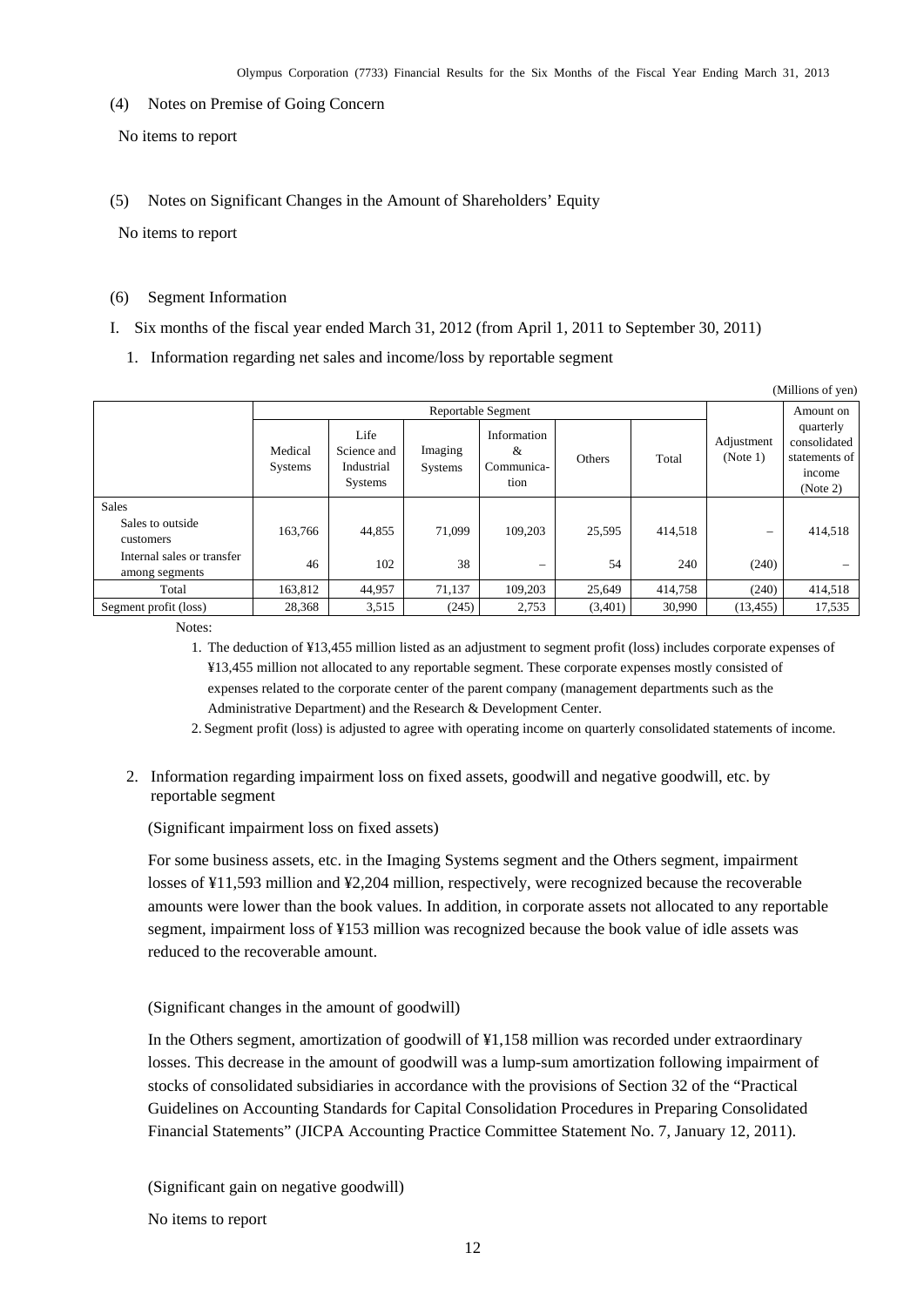- II. Six months of the fiscal year ending March 31, 2013 (from April 1, 2012 to September 30, 2012)
	- 1. Information regarding net sales and income/loss by reportable segment

| (Millions of yen)                            |                           |                                                     |                    |                                                    |         |           |                          |                                                                  |
|----------------------------------------------|---------------------------|-----------------------------------------------------|--------------------|----------------------------------------------------|---------|-----------|--------------------------|------------------------------------------------------------------|
|                                              | Reportable Segment        |                                                     |                    |                                                    |         | Amount on |                          |                                                                  |
|                                              | Medical<br><b>Systems</b> | Life<br>Science and<br>Industrial<br><b>Systems</b> | Imaging<br>Systems | Information<br>&<br>Communica-<br>tion<br>(Note 3) | Others  | Total     | Adjustment<br>(Note 1)   | quarterly<br>consolidated<br>statements of<br>income<br>(Note 2) |
| <b>Sales</b>                                 |                           |                                                     |                    |                                                    |         |           |                          |                                                                  |
| Sales to outside<br>customers                | 176.192                   | 38,133                                              | 55,940             | 114.243                                            | 21.256  | 405.764   | $\overline{\phantom{0}}$ | 405,764                                                          |
| Internal sales or transfer<br>among segments | 67                        | $\overline{c}$                                      | 25                 |                                                    | 48      | 142       | (142)                    |                                                                  |
| Total                                        | 176,259                   | 38,135                                              | 55,965             | 114.243                                            | 21,304  | 405,906   | (142)                    | 405,764                                                          |
| Segment profit (loss)                        | 37,354                    | 1,086                                               | (4, 437)           | 1,704                                              | (3,603) | 32,104    | (14,064)                 | 18,040                                                           |

Notes:

1. The deduction of ¥14,064 million listed as an adjustment to segment profit (loss) includes corporate expenses of ¥14,064 million not allocated to any reportable segment. These corporate expenses mostly consisted of expenses related to the corporate center of the parent company (management departments such as the Administrative Department) and the Research & Development Center.

2. Segment profit (loss) is adjusted to agree with operating income on quarterly consolidated statements of income.

- 3. The Information & Communication segment was divested by share transfer on September 28, 2012. For the details, please refer to "(7) Business Combination."
- 2. Information regarding assets by reportable segment

 During the second quarter under review, on September 28, 2012, the Company succeeded the Information & Communication Business of ITX Corporation, which was previously classified as the Information & Communication segment, to the newly established ITX Corporation, which is the successor in an absorption-type company split, and transferred the company to IJ Holdings Inc., a wholly owned company of a partnership operated and managed by Japan Industrial Partners, Inc., thus excluding it from the scope of consolidation.

As a result, the assets of the Information & Communication segment as of September 30, 2012 are nil.

3. Information regarding impairment loss on fixed assets, goodwill and negative goodwill, etc. by reportable segment

(Significant impairment loss on fixed assets)

No items to report

(Significant changes in the amount of goodwill)

During the second quarter under review, on September 28, 2012, the Company succeeded the Information & Communication Business of ITX Corporation, which was previously classified as the Information & Communication segment, to the newly established ITX Corporation, which is the successor in an absorption-type company split, and transferred the company to IJ Holdings Inc., a wholly owned company of a partnership operated and managed by Japan Industrial Partners, Inc., thus excluding it from the scope of consolidation.

As a result, goodwill in the Information & Communication segment has decreased by ¥21,855 million.

(Significant gain on negative goodwill)

No items to report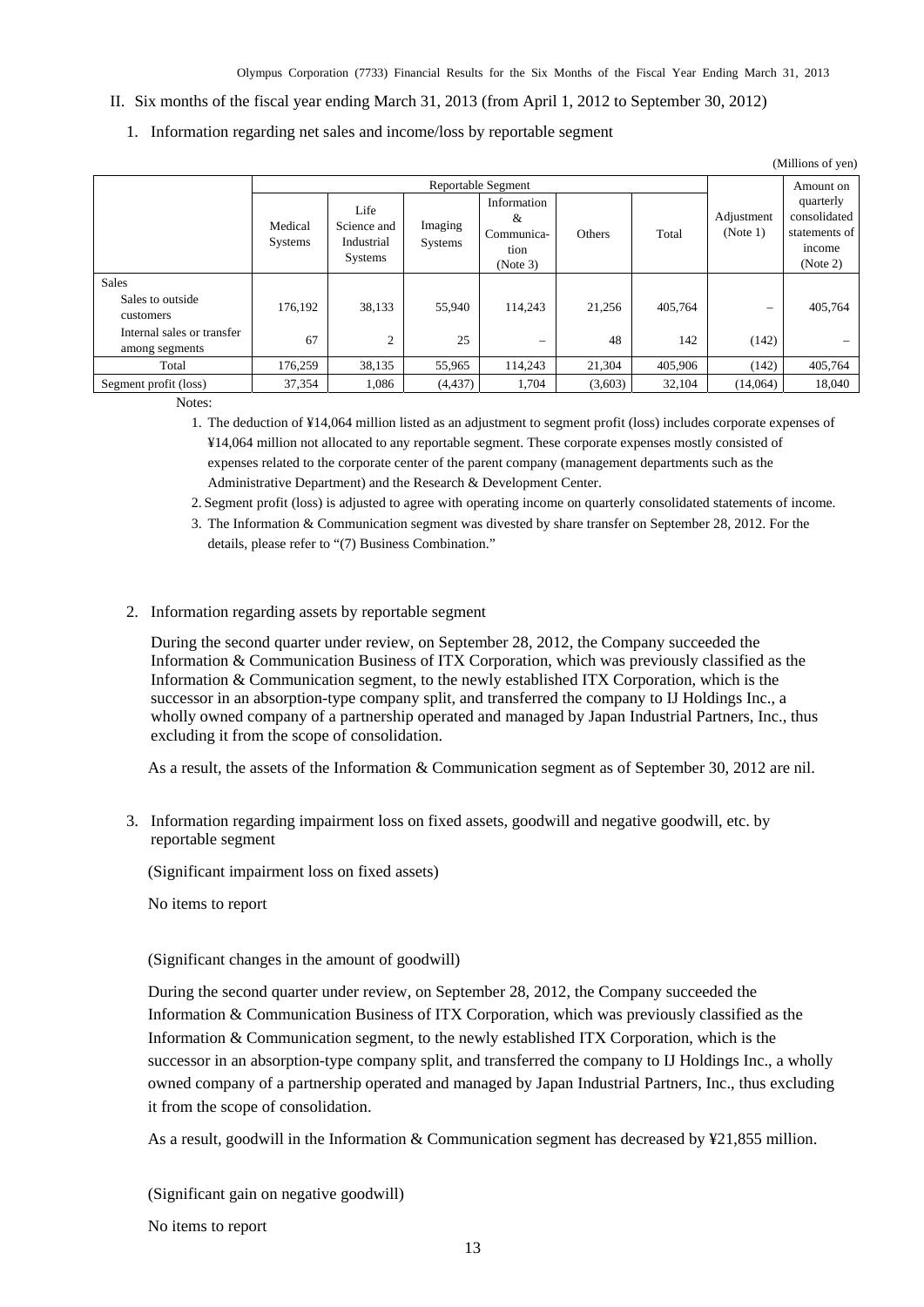#### <span id="page-15-0"></span>(7) Business Combination

Business divestiture

- 1. Outline of business divestiture
	- (1) Names of company which succeeded a divested business through company split and company to which shares were transferred
		- (a) Name of company which succeeded a divested business through company split ITX Corporation
		- (b) Name of company to which shares were transferred IJ Holdings Inc.
	- (2) Contents of divested business

Information & Communication Business

(3) Primary reason for business divestiture

Although the Information & Communication Business has generated steady cash flow and the Olympus Group has been actively engaged in this business, the Company reached the conclusion that aggressive expansion of retail activities and investment in human resources were essential to bring further growth to this business, therefore, it was required to establish a framework that allowed expeditious and aggressive injection of management resources including know-how and funding for the above-mentioned.

Upon consultation with Japan Industrial Partners, Inc., the Company decided to conduct this company split and share transfer. The decision was made in the belief that utilizing Japan Industrial Partners, Inc.'s many achievements and abundant experience in assisting with subsidiaries becoming independent, businesses being divested, etc., and stimulating further development of the business with the support of Japan Industrial Partners, Inc. in the areas of management know-how and funding, would lead to further growth of the business and maximization of the shareholder value of the Company.

(4) Dates of company split and share transfer

Company split: September 28, 2012

Share transfer: September 28, 2012

(5) Outline of other transactions including legal form

The Company succeeded the Information & Communication Business of ITX Corporation ("Former ITX") to the newly established ITX Corporation ("New ITX"), which is the successor in an absorption-type company split, and transferred New ITX to IJ Holdings Inc., a wholly owned company of a partnership operated and managed by Japan Industrial Partners, Inc. Former ITX changed its trade name to Impress Development K.K. on the same date.

- 2. Accounting treatment carried out
	- (1) Amount of profit and loss transferred ¥15,606 million
	- (2) Appropriate book values of assets and liabilities of transferred business and main contents thereof

| Current assets          | $457,427$ million         |
|-------------------------|---------------------------|
| Fixed assets            | ¥26,317 million           |
| Total assets            | $\text{\#83,744}$ million |
| Current liabilities     | $448,208$ million         |
| Non-current liabilities | $¥1,832$ million          |
| Total liabilities       | $\text{\#}50,040$ million |

3. Reportable segment in which divested business was included

Information & Communication Business